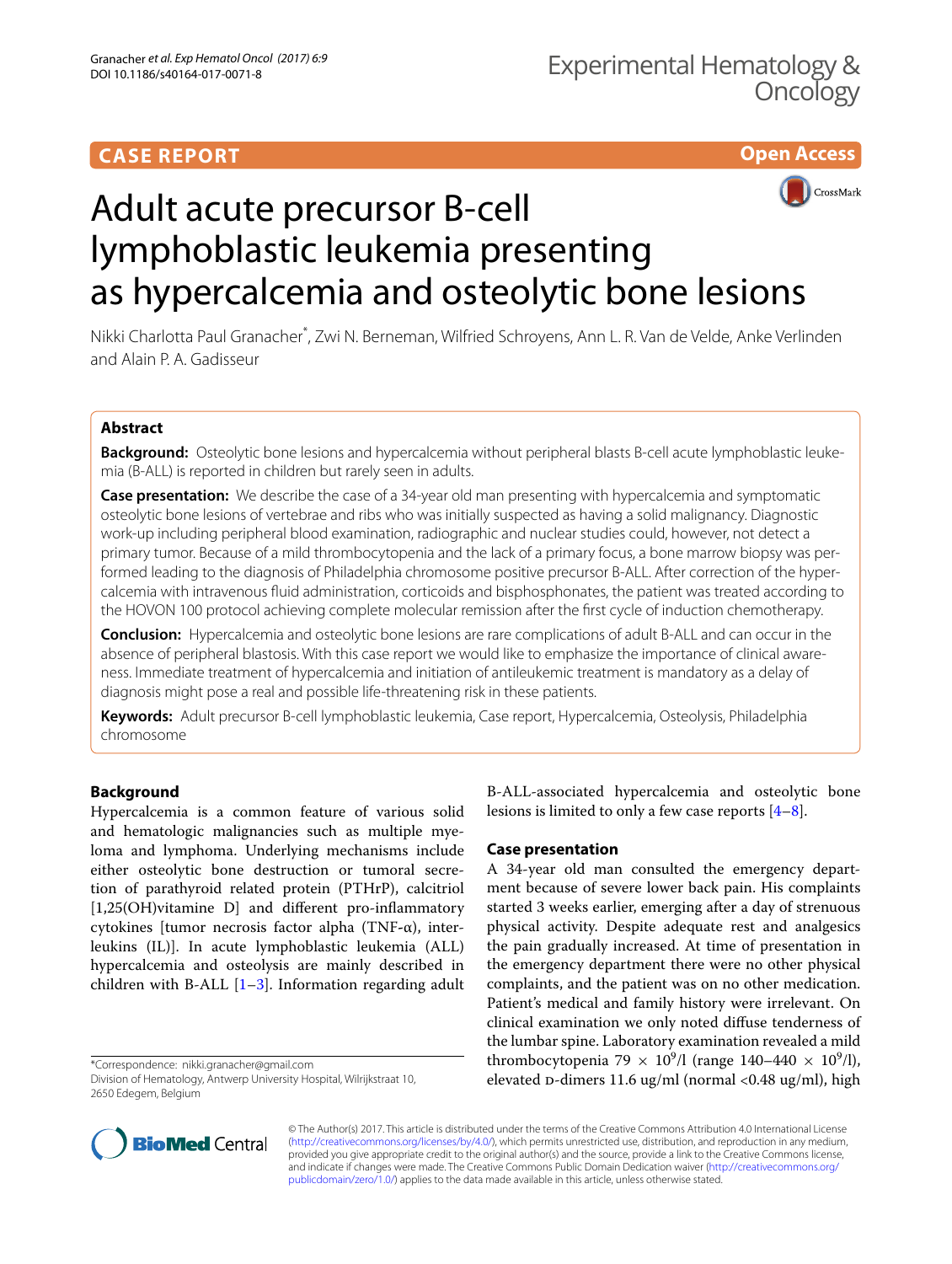C-reactive protein 164 mg/l (normal <2.9 mg/l), lactate dehydrogenase 337 U/l (range 84–246 U/l) and marked hypercalcemia 3.2 mmol/l (range 2.1–2.5 mmol/l). Values for hemoglobin, leucocytes, kidney function and liver enzymes were normal. Leucocyte diferentiation, however, showed a high concentration of myeloid progenitor cells (11% metamyelocytes; 2.3% myelocytes and 0.5% promyelocytes) in the absence of peripheral blasts. Initial radiographic examination (chest X-ray and lumbar CT scan) showed multiple osteolytic bone lesions of the ribs and lumbar spine (Fig. [1](#page-1-0)). FDG-PET scan confrmed these bone alterations and displayed difuse FDG uptake in bone marrow suggestive for a hematologic malignancy (Fig. [2](#page-2-0)). On bone marrow aspirate and biopsy >50% infltration with lymphoid blasts was seen with fowcytometric markers compatible with precursor B-ALL (strongly positive for CD10, CD19, CD34, weakly positive for CD33, TdT and CD79a). BCR-ABL p210 fusion proteins were detected (362.7/1000 ABL copies), which was confrmed by the presence of the Philadelphia chromosome t(9,22)(q34,q11,2) on karyotypic examination.

The patient was diagnosed with a Philadelphia chromosome positive precursor B-ALL and was immediately treated with high dose corticosteroids and bisphosphonates (zoledronic acid 4 mg) to reduce hypercalcemia. We initiated treatment with a first generation tyrosine kinase inhibitor imatinib (Glivec 600 mg orally) and a corticosteroid prephase treatment (prednisolone 60 mg/ m2 for 7 days) within the HOVON 100 collaborative study (hemato-oncologie voor volwassenen Nederland). He was subsequently treated with remission-induction chemotherapy consisting of prednisolone (40  $\text{mg/m}^2$ ), daunorubicin (40  $\text{mg/m}^2$  on day 15 and 22), vincristine (2 mg on day 8, 15, 22 and 29) and PEG-l-asparaginase  $(1000/m<sup>2</sup>$  on day 8 and 21). There were no signs of cerebral invasion on cerebrospinal fuid examination and the



<span id="page-1-0"></span>brae and pelvis

patient received on protocol two cycles of prophylactic intrathecal chemotherapy with methotrexate (15 mg) and dexamethasone (4 mg) during remission-induction therapy. He achieved complete molecular remission after the frst induction chemotherapy. Because of the Philadelphia chromosome positivity we aimed for an allogeneic stem cell transplantation. However, due to the absence of a suitable HLA-matched donor (sibling or unrelated) and given several therapy related complications in the further course of his treatment (resulting in a moderate general condition of the patient), he eventually proceeded to maintenance chemotherapy.

#### **Conclusion**

Osteolytic bone lesions and hypercalcemia are a rare presentation of adult B-ALL with only a few cases reported worldwide (Table [1](#page-2-1)) [\[4–](#page-3-2)[8\]](#page-3-3). Searching literature we found fve reports in total (concerning 6 patients) with only a single case of a solitary osteolytic lesion (mandibular)  $[4]$  $[4]$ . The majority of reports describe diffuse osteolytic lesions in newly diagnosed B-ALL as was seen in our patient [[5–](#page-3-4)[8](#page-3-3)]. Two cases present the occurrence of bone lesions in relapsed disease [\[4](#page-3-2), [6\]](#page-3-5).

Most information regarding B-ALL associated hypercalcemia and osteolysis comes from reports in pediatric patients in whom radiographic bone alterations can be found in 21–55% at time of diagnosis. However, severe osteolysis in children with B-ALL is also rare and the described alterations mostly concern osteopenia or periosteal reactions [\[1](#page-3-0), [3\]](#page-3-1). Concomitant hypercalcemia in children is even less common with a reported incidence varying between 0.6 and 4.8%. This hypercalcemic subset of patients seems characterized by relatively older age (10–20 years whereas typical age lies between 4 and 14 years), 'aleukemic' presentation (normal white blood cell count without peripheral blastosis) and the absence of organomegaly and lymphadenopathy. On bone marrow examination less common immunophenotypes of leukemic blasts (CD10 positive and CD19 negative) have been observed [\[2](#page-3-6), [9\]](#page-3-7). In a pediatric retrospective study performed by Inukai and colleagues 22 cases of childhood B-ALL related hypercalcemia were analyzed  $(n = 18$  newly diagnosed and  $n = 4$  relapsed disease). The majority of patients only had mild deviations in hemoglobin, leukocyte and platelet count and peripheral blasts were absent in 8 patients. Inukai and colleagues found an association between the translocation  $t(17,19)$  and the occurrence of hypercalcemia. In general, t(17,19) resulting in the E2A-HLF fusion transcription factor exhibits only 1% of childhood B-ALL whereas Inukai and collegues found this translocation in 5 of the 17 analyzed cases [[2](#page-3-6)]. Additional investigations are needed to fully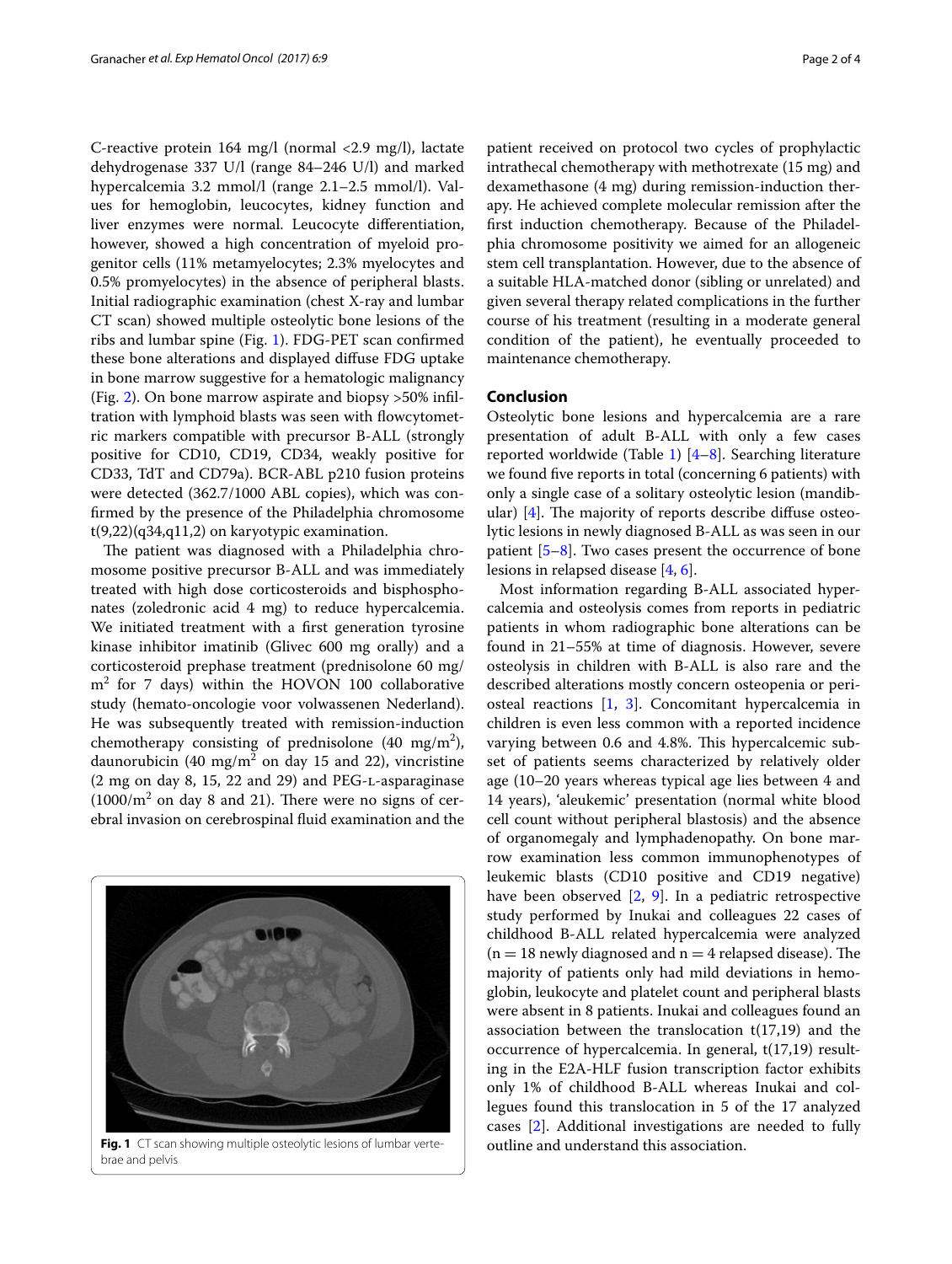

**Table 1 published case reports concerning B-ALL, osteolysis and hypercalcaemia**

<span id="page-2-1"></span><span id="page-2-0"></span>

| Author                 | Patient         | <b>Diagnosis</b>                         | <b>Osteolytic lesions</b> | Mechanism                                                                                       |
|------------------------|-----------------|------------------------------------------|---------------------------|-------------------------------------------------------------------------------------------------|
| Chung [4]              | Male 35 years   | <b>B-ALL Burkitt type</b>                | Left mandibula            | PTHrP elevated                                                                                  |
| Seymour <sup>[7]</sup> | Female 65 years | <b>B-ALL relapse</b>                     | Multiple lesions          | PTHrP nl                                                                                        |
|                        | Female 44 years | <b>B-ALL</b>                             | Mulitple lesions          | PTHrP nl                                                                                        |
| Kaiafa [6]             | Male 24 years   | Pre-B ALL relapse with lineage<br>switch | Multiple lesions          | PTHrP nl<br>PTH low<br>1,25(OH)D nl                                                             |
| Verma <sup>[8]</sup>   | Female 27 years | Pre-B ALL                                | Multiple skull lesions    | N/A                                                                                             |
| Fukasawa [5]           | Female 53 years | Pre-B ALL                                | Multiple lesions          | PTH low<br>PTHrP nl<br>1,25(OH)D low<br>TNF-a elevated<br>IL-6 elevated<br>Solube IL-2 elevated |

*B*-*ALL* acute B-cell lymphoblastic leukemia, *PTHrP* parathyroid hormone related protein, *PTH* parathyroid related hormone, *TNF***-***α* tumor necrosis factor alpha, *IL6* interleukin 6, *nl* normal, *N/A* not available

The underlying mechanism of hypercalcemia and osteolysis in B-ALL is not completely understood. In general, malignant hypercalcemia is caused by either local bone destruction by tumoral medullar/bone invasion or by increased osteoclast activity through the production of humoral tumor-derived factors (e.g. PTHrP, IL1, IL6, IL11 and TNF**-**α and beta). Concerning B-ALL, lymphoblasts have been shown to produce PTHrP [\[2](#page-3-6), [10,](#page-3-8) [11](#page-3-9)].